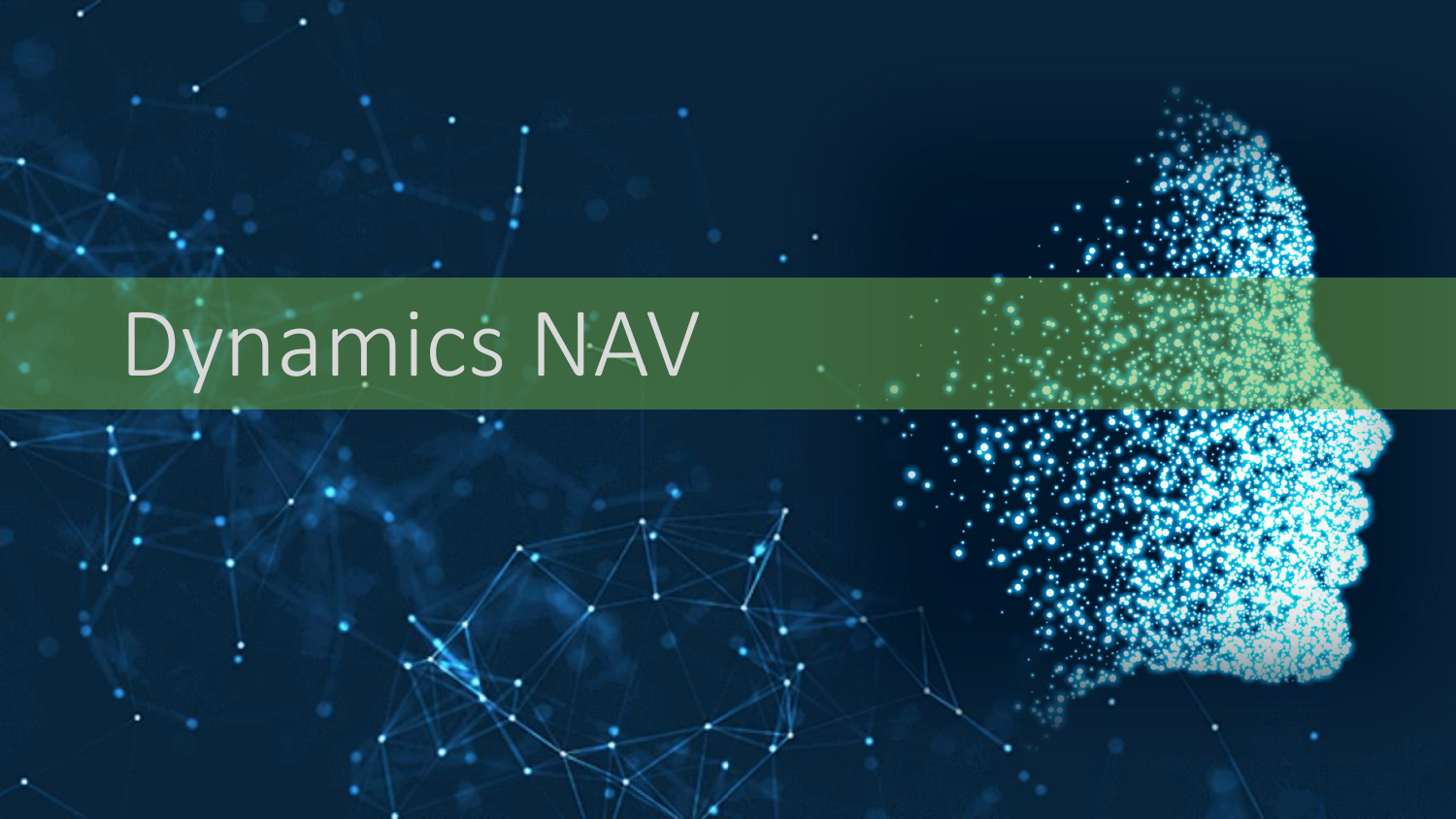Microsoft Dynamics NAV 2017 is a global business solution that continues to be intuitive, quick to implement and easy to use, with the power to support your business growth and ambitions.

Microsoft Dynamics NAV is directly linked to Office 365. This means you can easily review, analyse and share data with relevant colleagues in your organisation. It is now effortless to navigate between Dynamics NAV and any Microsoft tools, such as; Outlook, Bookings or Excel.

The improved compatibility enables you to easily create customers, vendors, quotes, and invoices, all without leaving Outlook. There is also improved Word integration, to help you lay out your documents professionally. The seamless experience means that you can save time, increase accuracy, and offer your customers an improved experience.

Getting started is hassle-free when using the Microsoft Dynamics NAV 2017 Power BI Content Pack. Use the sample reports in the content pack and see great examples of what you can do with Power BI, in either a demo or production environment. You can be confident that your data is secure, because you can leverage the existing Power BI security to manage your reports.



info@dynavix.co.za © DYNAVIX PTY LTD